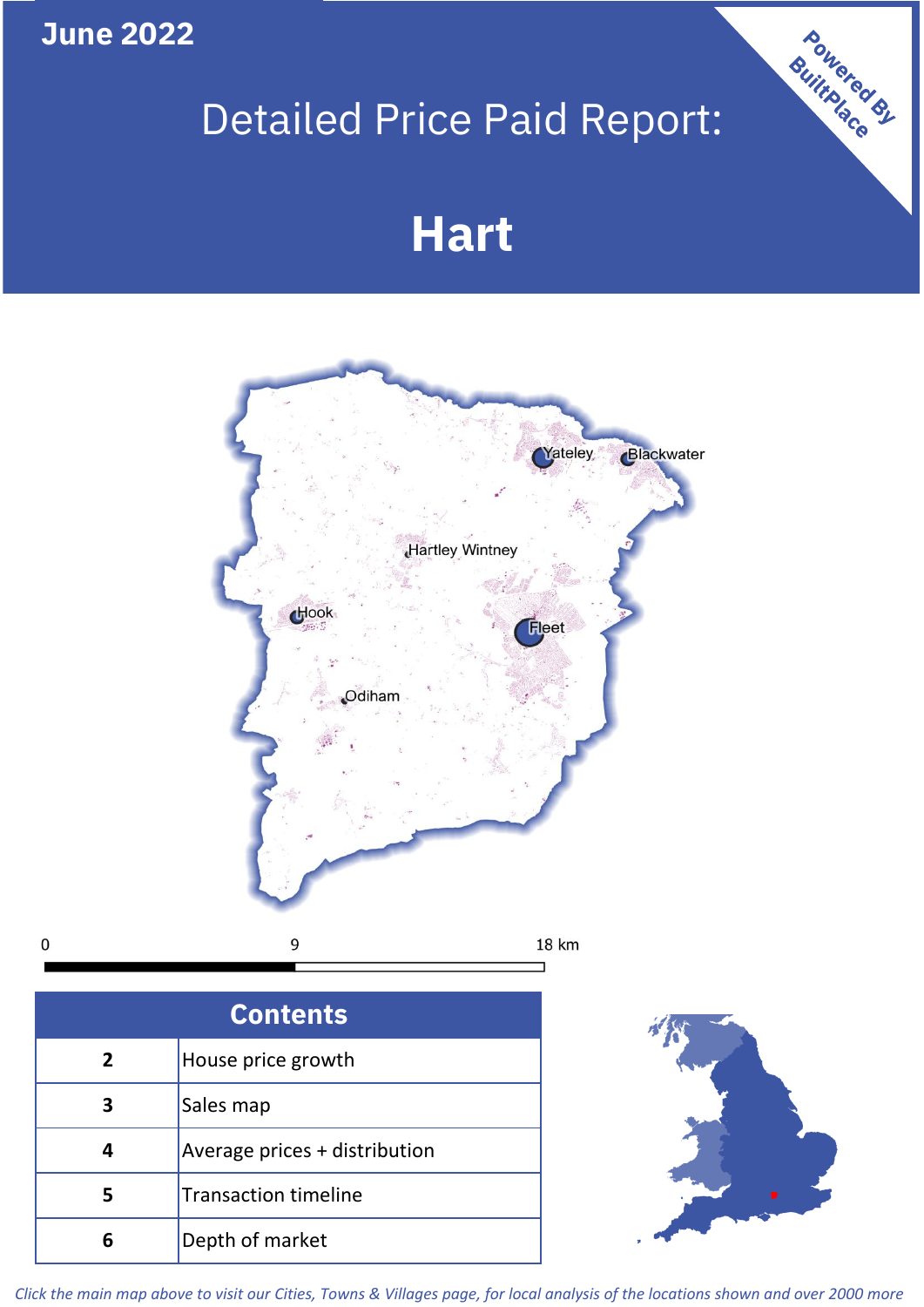## **Headline Data**

|                     | <b>Current level</b> | 3 month  | <b>Annual</b> | 5 year  | 10 year |
|---------------------|----------------------|----------|---------------|---------|---------|
| <b>House prices</b> | £473,651             | $0.9\%$  | 8.6%          | 15.6%   | 67.1%   |
| <b>Transactions</b> | 1,673                | $-16.2%$ | 8.1%          | $-4.0%$ | 27.8%   |

## **House Price Growth (April 2022 data)**

#### *Annual Change in House Prices*



House prices in Hart grew by 8.6% in the 12 months to April 2022 (based on 3-month smoothed data). By comparison national house prices grew by 10.7% and prices in the South East grew by 11.5% over the same period.

Hart house prices are now 58.6% above their previous peak in 2007, compared to +60.7% for the South East and +52.9% across England.



#### *Year-To-Date Change in House Prices, December to April*

Local prices have grown by 0.9% in 2022 so far, compared to growth of 1.3% over the same period last year.

#### *Source: OS OpenData; UK House Price Index (Contains HM Land Registry data © Crown copyright)*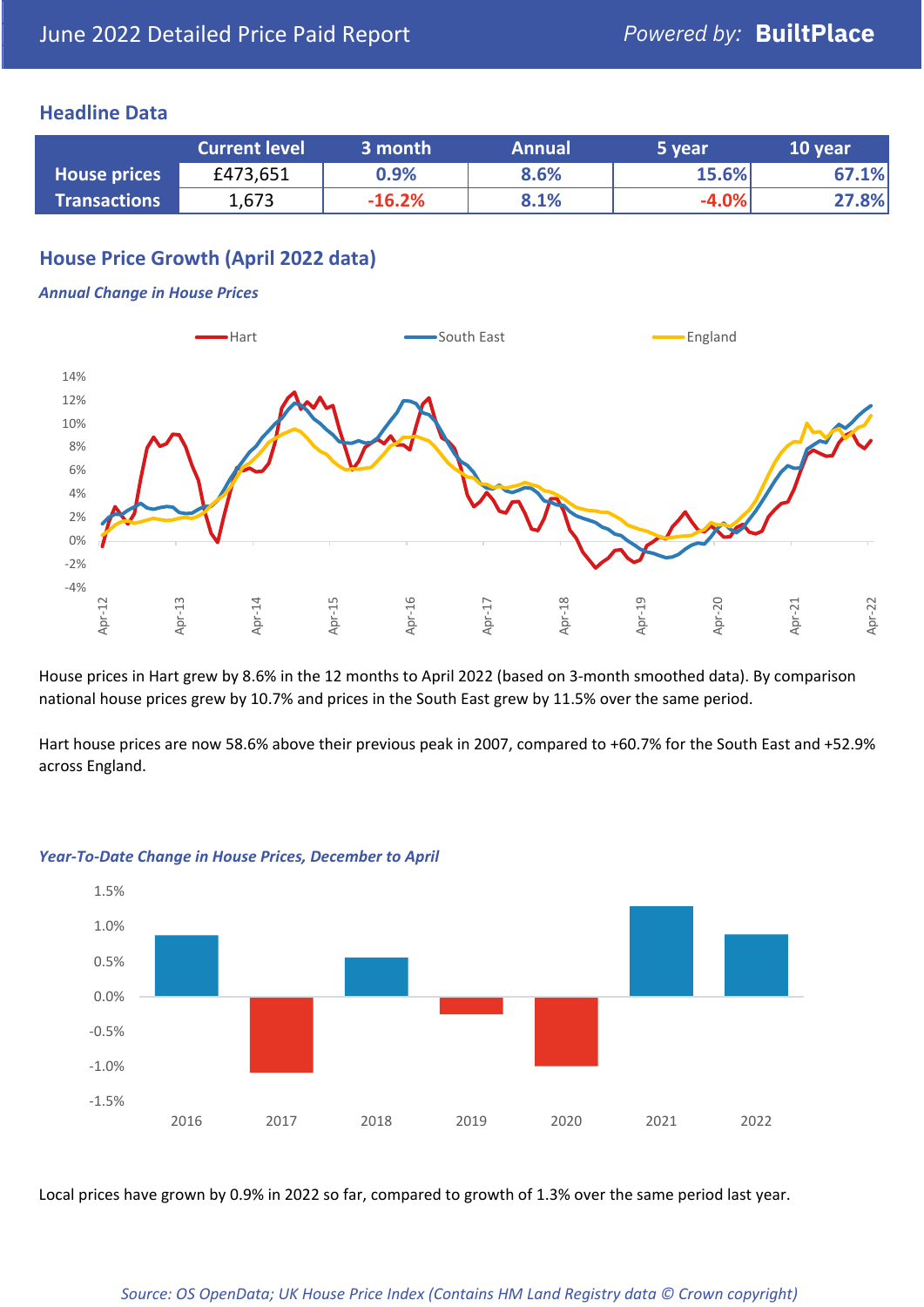## **House Price Map**

## *12 months to April 2022*



*Each point is one postcode, coloured by the average value relative to all sales in this local authority (price bands are LA-specific quintiles).*

## **Map Key**

|  | Min      | <b>Max</b> |              |
|--|----------|------------|--------------|
|  | Up to    | £286,000   | 1st quintile |
|  | £286,000 | £376,000   | 2nd quintile |
|  | £376,000 | £471,000   | 3rd quintile |
|  | £471,000 | £647,000   | 4th quintile |
|  | £647,000 | and over   | 5th quintile |
|  |          |            |              |

*Source: OS OpenData; UK House Price Index (Contains HM Land Registry data © Crown copyright)*

0% Up to £286,000 *1st quintile / lowest 20%*

5th quintile / highest 20%

2nd quintile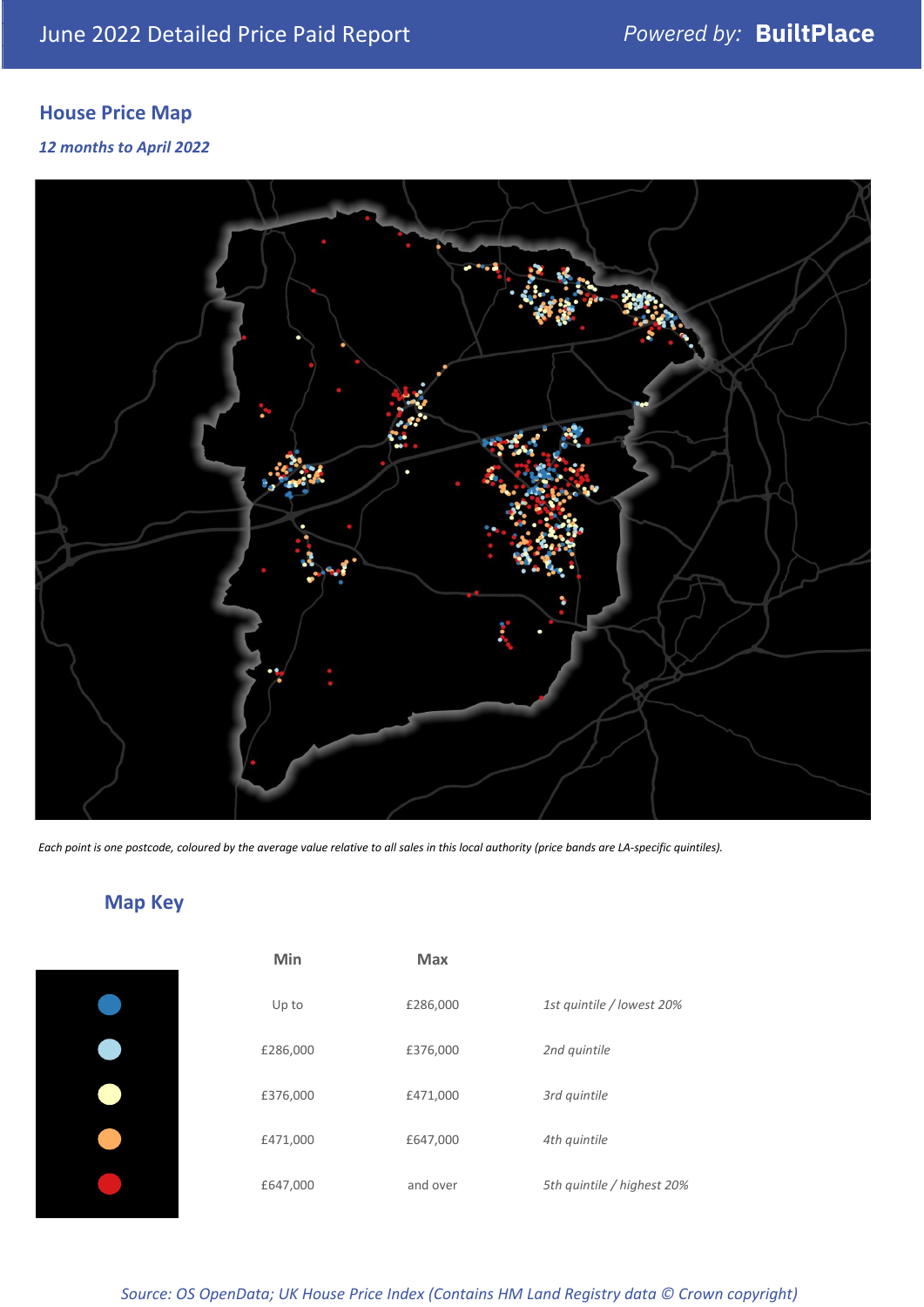## **Average House Price by Property Type**

## *12 months to April 2022*



|                 | <b>New</b>           | <b>Second hand</b> |  |  |
|-----------------|----------------------|--------------------|--|--|
| <b>Flat</b>     | £320,286             | £228,797           |  |  |
| <b>Terraced</b> | No recorded<br>sales | £357,692           |  |  |
| Semi-detached   | £481,667             | £440,959           |  |  |
| <b>Detached</b> | £661,993             | £740,895           |  |  |

## **House Price Distribution by Year**

*All properties, by price band and calendar year (2020 = year to date)*

|                    | 1997 | 2002 | 2007 | 2012 | 2017 | 2019 | 2020 |
|--------------------|------|------|------|------|------|------|------|
| <b>Under £100k</b> | 48%  | 3%   | 1%   | 1%   | 1%   | 0%   | 1%   |
| £100-200k          | 42%  | 48%  | 19%  | 15%  | 5%   | 5%   | 6%   |
| E200-300k          | 8%   | 30%  | 38%  | 37%  | 17%  | 15%  | 15%  |
| £300-400k          | 2%   | 10%  | 21%  | 21%  | 29%  | 24%  | 16%  |
| £400-500k          | 0%   | 4%   | 12%  | 13%  | 19%  | 20%  | 22%  |
| £500k-1m           | 0%   | 4%   | 9%   | 12%  | 26%  | 31%  | 36%  |
| £1-2m              | 0%   | 0%   | 1%   | 2%   | 3%   | 5%   | 4%   |
| <b>Over £2m</b>    | 0%   | 0%   | 0%   | 0%   | 0%   | 0%   | 1%   |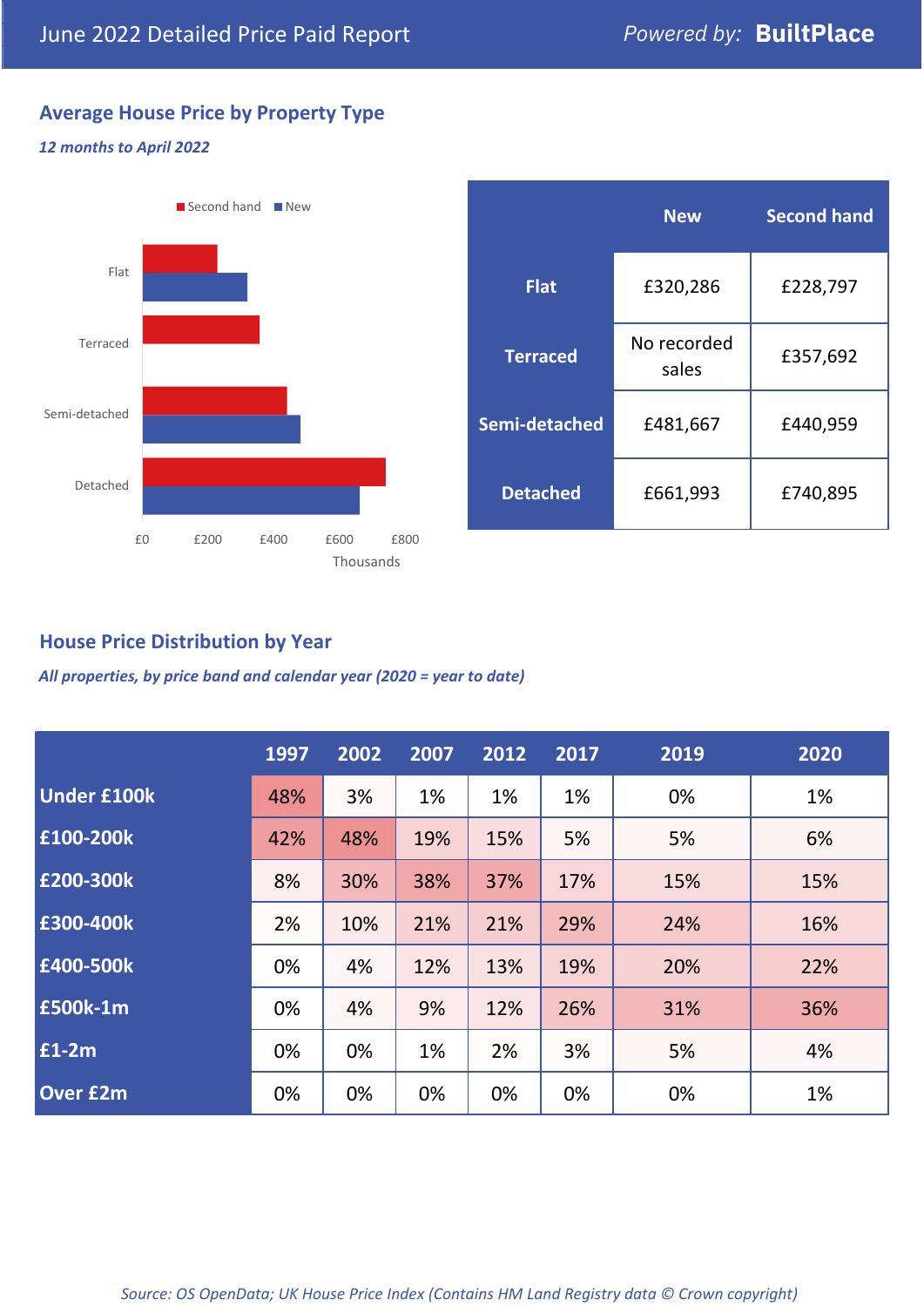## **Transactions (February 2022 data)**

*Annual Transactions, Indexed (2001-05 average = 100)*



There were 1,673 transactions in Hart during the 12 months to February 2022. This is 72% of the average from 2001-05 and suggests activity is below pre-downturn levels.

Transactions in Hart have fallen by 2.7% since 2014, compared to changes of -9.9% for South East and -7.7% for England.



#### *Cash and New Build Sales as % of Total, by Year*

*Note: The data on this page EXCLUDES transactions identified as transfers under a power of sale/repossessions, buy-to-lets (where they can be identified by a mortgage), and transfers to non-private individuals - i.e. it comprises only Land Registry 'A' data.*